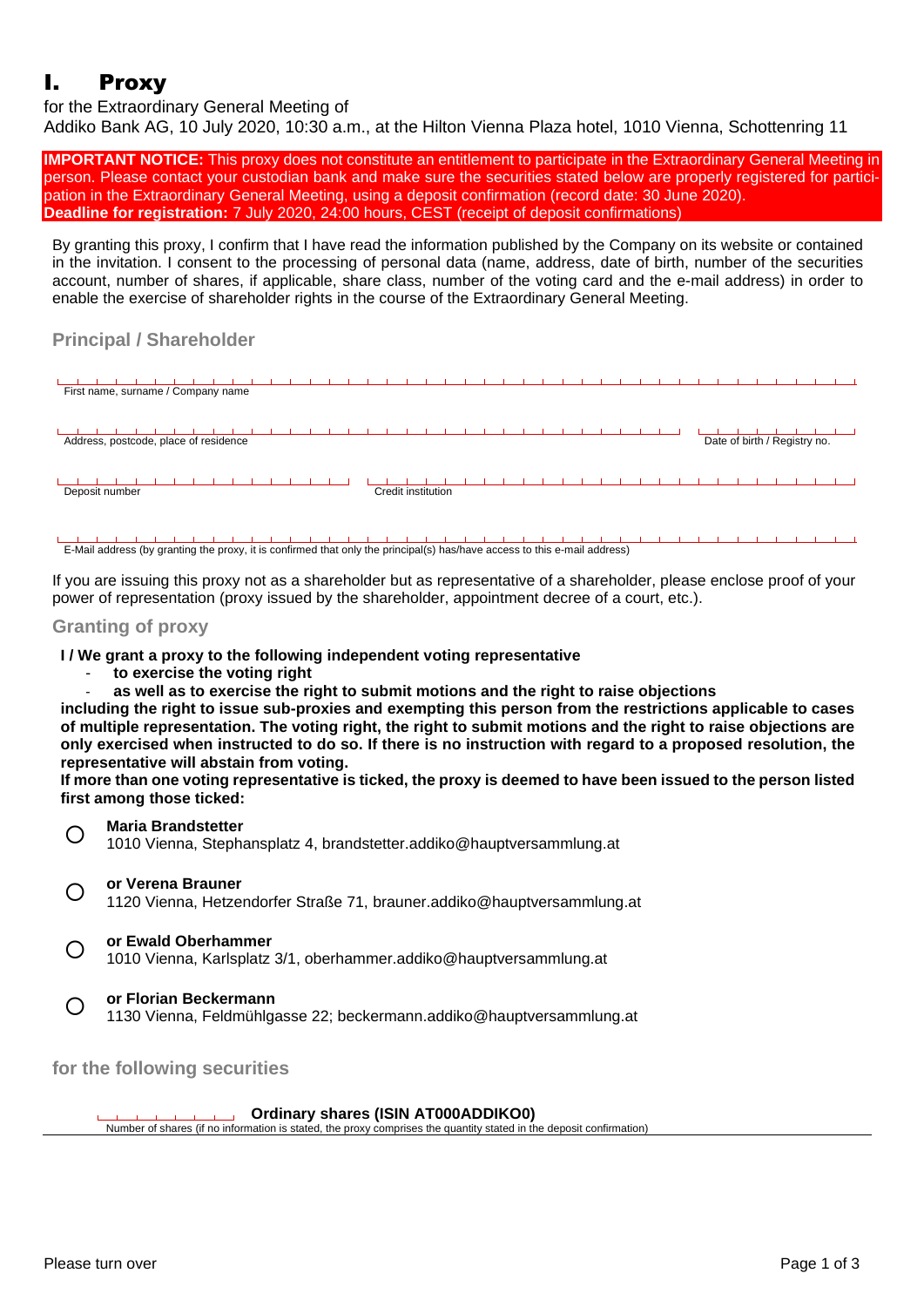# II. Instructions

for the Extraordinary General Meeting of

Addiko Bank AG, 10 July 2020, 10:30 a.m., at the Hilton Vienna Plaza hotel, 1010 Vienna, Schottenring 11

**Voting instructions for proposed resolutions with regard to the agenda items**

The representative is instructed to exercise my (our) voting right on the resolutions proposed by the administrative bodies (Management Board and Supervisory Board) and made accessible on the Company's website as follows:

| (Please check $\triangleright$ within the box; do not use a red pen |                                                                                                                                                                                          | <b>FOR</b> |        | <b>AGAINST ABSTENTION</b> |
|---------------------------------------------------------------------|------------------------------------------------------------------------------------------------------------------------------------------------------------------------------------------|------------|--------|---------------------------|
|                                                                     | Resolutions proposed by the administrative bodies                                                                                                                                        |            |        |                           |
| 1.                                                                  | Election of the auditor and group auditor for the 2021 financial year                                                                                                                    | $\Box$     | □      | □                         |
| 2.                                                                  | Resolution on the remuneration policy                                                                                                                                                    |            |        |                           |
|                                                                     | Remuneration Policy of the Management Board                                                                                                                                              | П          | П      | П                         |
|                                                                     | Remuneration Policy of the Supervisory Board                                                                                                                                             | П          | $\Box$ | $\Box$                    |
| 3.                                                                  | Election of members of the Supervisory Board                                                                                                                                             |            |        |                           |
|                                                                     | Increase in the number of Supervisory Board members from five to six                                                                                                                     | $\Box$     | $\Box$ | $\Box$                    |
|                                                                     | Election of Dr. Monika Wildner until the discharge for the business year 2021 according to point 3<br>paragraph 2 of the resolution proposals of the Supervisory Board of 19 June 2020   | □          | □      | $\Box$                    |
|                                                                     | Election of Dkfm. Michael Mendel until the discharge for the business year 2021 according to point<br>3 paragraph 3 of the resolution proposals of the Supervisory Board of 19 June 2020 | $\Box$     | $\Box$ | $\Box$                    |
|                                                                     | Election of Dr. Andreas Tuczka until the discharge for the business year 2021 according to point 3<br>paragraph 4 of the resolution proposals of the Supervisory Board of 19 June 2020   | □          | $\Box$ | $\Box$                    |
|                                                                     | Election of Dr. Monika Wildner until the discharge for the business year 2023 according to point 3<br>paragraph 5 of the resolution proposals of the Supervisory Board of 19 June 2020   | □          | □      | □                         |
|                                                                     | Election of Dkfm. Michael Mendel until the discharge for the business year 2023 according to point<br>3 paragraph 6 of the resolution proposals of the Supervisory Board of 19 June 2020 | $\Box$     | $\Box$ | $\Box$                    |
|                                                                     | Election of Dr. Andreas Tuczka until the discharge for the business year 2023 according to point 3<br>paragraph 7 of the resolution proposals of the Supervisory Board of 19 June 2020   | □          | $\Box$ | $\Box$                    |
|                                                                     | Election of Dr. Monika Wildner until the discharge for the business year 2024 according to point 2<br>of the resolution proposals of DDM Invest III AG of 12 June 2020                   | □          | □      | П                         |
|                                                                     | Election of Dr. Andreas Tuczka until the discharge for the business year 2024 according to point 3<br>of the resolution proposals of DDM Invest III AG of 12 June 2020                   | $\Box$     | $\Box$ | $\Box$                    |
|                                                                     | Increase in the number of Supervisory Board members to seven in accordance with item 1 of the<br>resolution proposal by Dr. Christian Mache dated 30 June 2020                           | □          | $\Box$ | □                         |
|                                                                     | Election of Dr. Kurt Pribil until the discharge for the 2023 financial year according to item 2 of the<br>resolution proposal of Dr. Christian Mache dated 30 June 2020                  | $\Box$     | $\Box$ | $\Box$                    |
| 4.                                                                  | Update and amendment of the Articles of Association in item 17.9                                                                                                                         | □          | $\Box$ | $\Box$                    |
|                                                                     |                                                                                                                                                                                          |            |        |                           |

In the event of separate voting for individual items of a proposed resolution, an instruction issued with regard to this proposed resolution applies to each individual ballot accordingly.

If there are no instructions issued with regard to proposed resolutions, or if these instructions are unclear (e.g. FOR and AGAINST the same proposed resolution at the same time), the representative will abstain from voting.

If additional or modified instructions are issued after this form has been submitted, the instructions issued herein remain effective provided that they are not amended or revoked.

**Other instructions (e.g. for motions and objections):**